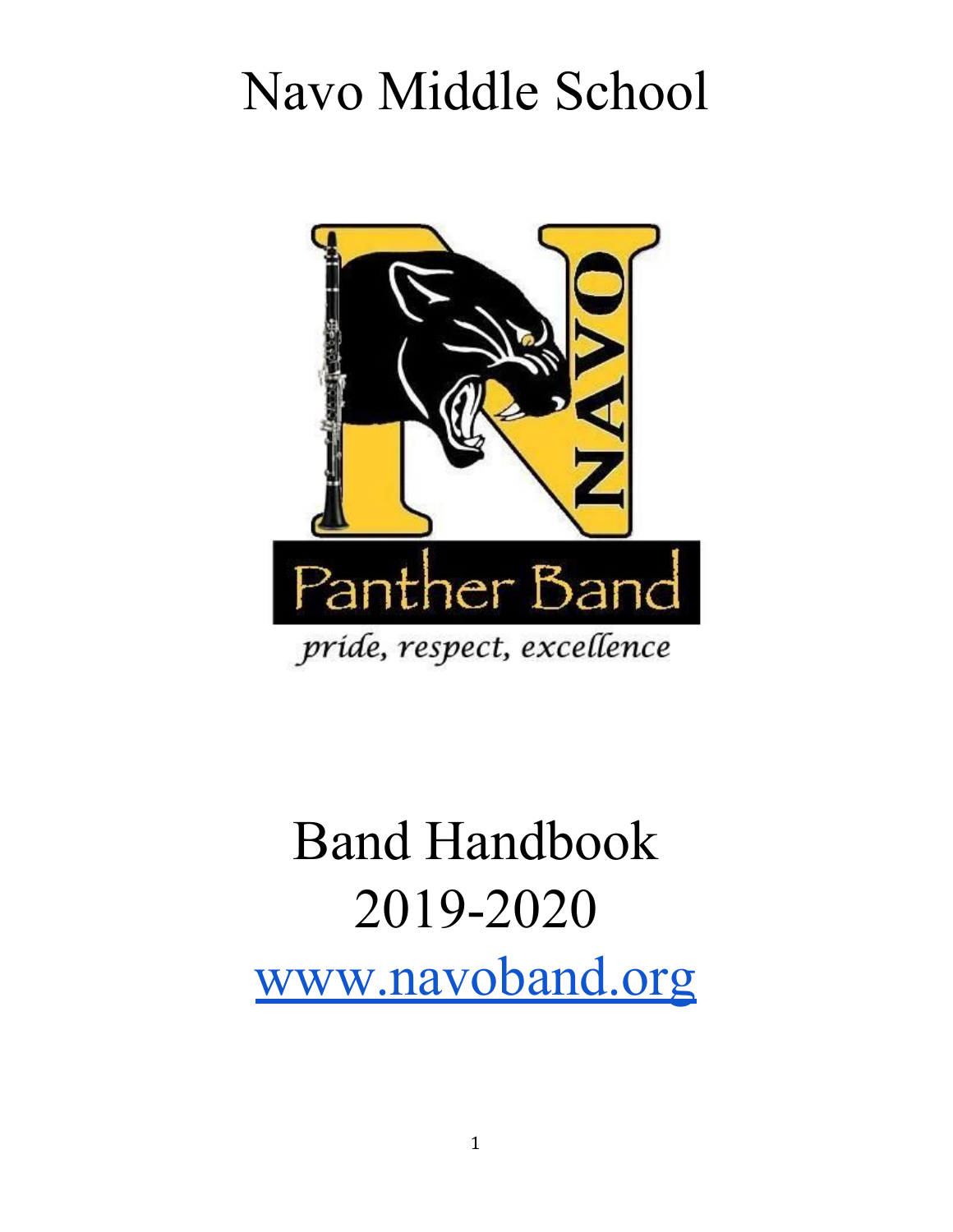# Table of Contents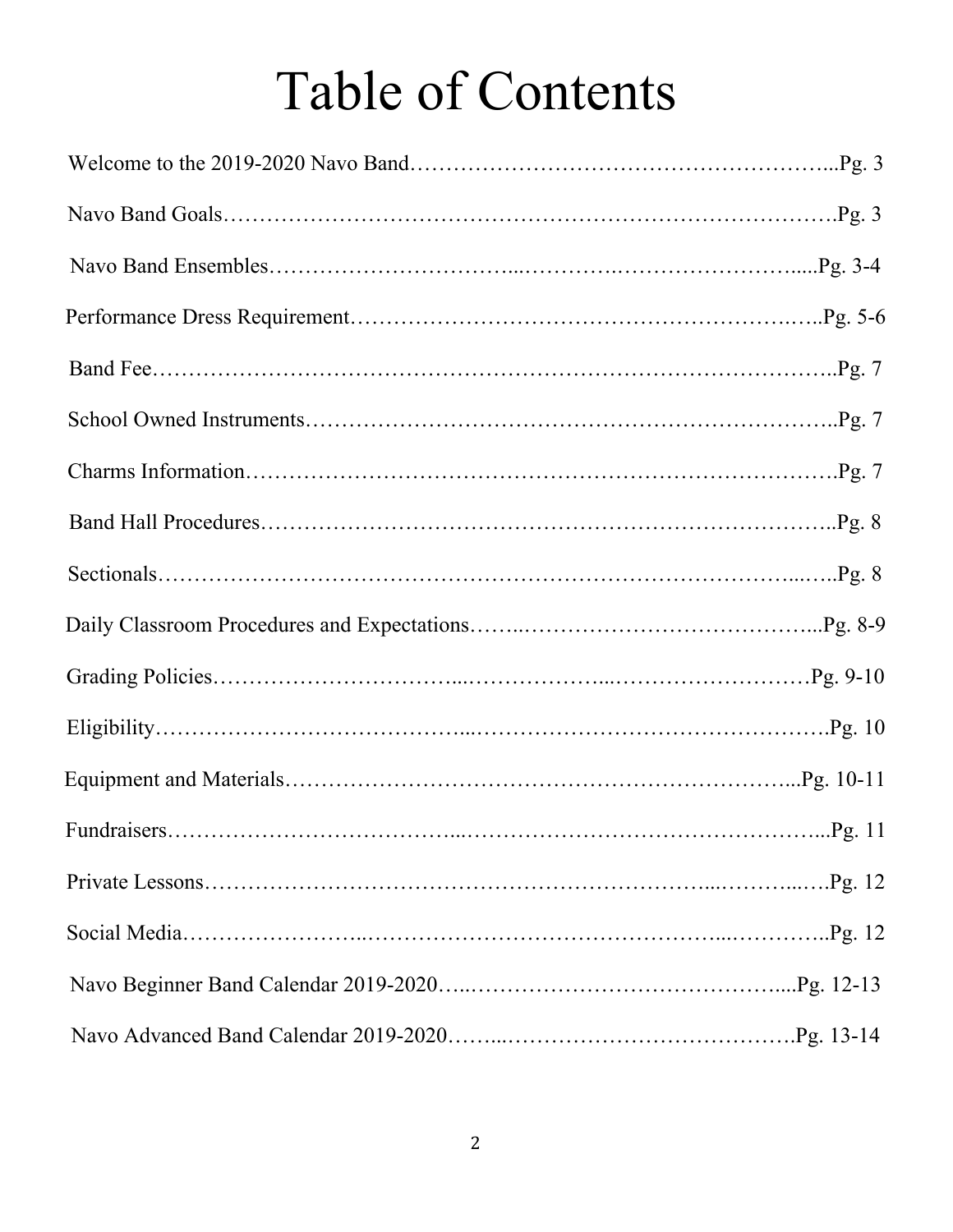## **Welcome to the 2019-2020 Navo Band**

Congratulations on being a member of the Navo Panther Band. The band program will provide participating students with an enriching, creative, educational, and rewarding experience. This handbook has been prepared for the Navo Panther Band students and their parents to inform you of our band's goals, objectives, and policies.

The reason for these policies is to continue to build a band program of the highest quality and to give every band student the best instruction possible. All students and parents are expected to read the entire handbook carefully to avoid conflicts with the procedures and rules stated within. We are extremely fortunate to have school board members, administration, faculty, and especially parents who are committed and dedicated to creating and maintaining a band program of the highest quality! If you have any questions or concerns throughout this year, please do not hesitate to contact us by either email, telephone, or look at our website:

[www.navoband.org](http://www.navoband.org/)

| Director of Bands                       | Elizabeth Anderson 972-347-7581 |              |
|-----------------------------------------|---------------------------------|--------------|
| Assistant Director of Bands Paul Hudson |                                 | 972-347-7582 |

 $e$ anderson@dentonisd.org  $phudson @denton is d.org$ 

## **Navo Band Goals**

- To instill an individual desire to succeed
- To promote cooperation and teamwork
- To promote respect for one another
- To express the aesthetic value of music through performance skills and theory comprehension
- To academically fulfill the state and district requirements for fine arts in the school curriculum

## **Navo Band Ensembles**

#### **Navo Beginner Band**

The beginner band classes at Navo are comprised of sixth graders. In the beginner band classes, students will learn from basic to more advanced skills of how to play their individual instruments. Beginner band students are required to participate in all scheduled performances, all before and after school rehearsals, and a band festival in the spring. **Performances are REQUIRED and are not optional since band is a performance based class.**

#### Beginner Band Objectives –

- Demonstrate correct posture while playing an instrument
- Demonstrate correct embouchure while playing a wind instrument
- Demonstrate correct hand and stick position while playing a percussion instrument
- Be able to produce a characteristic tone on your instrument
- To understand and demonstrate various articulation markings; slurring and tonguing
- Clap and count various rhythms that include whole, half, quarter, dotted quarter, eighth notes, and sixteenth notes
- Play at least 8 major scales and arpeggios at least one octave and the chromatic scale
- Develop technical motor skills such as tapping your toe to the beat and clapping rhythms at different tempos
- Develop listening skills including intonation: the ability to play in the center of the pitch not sharp or flat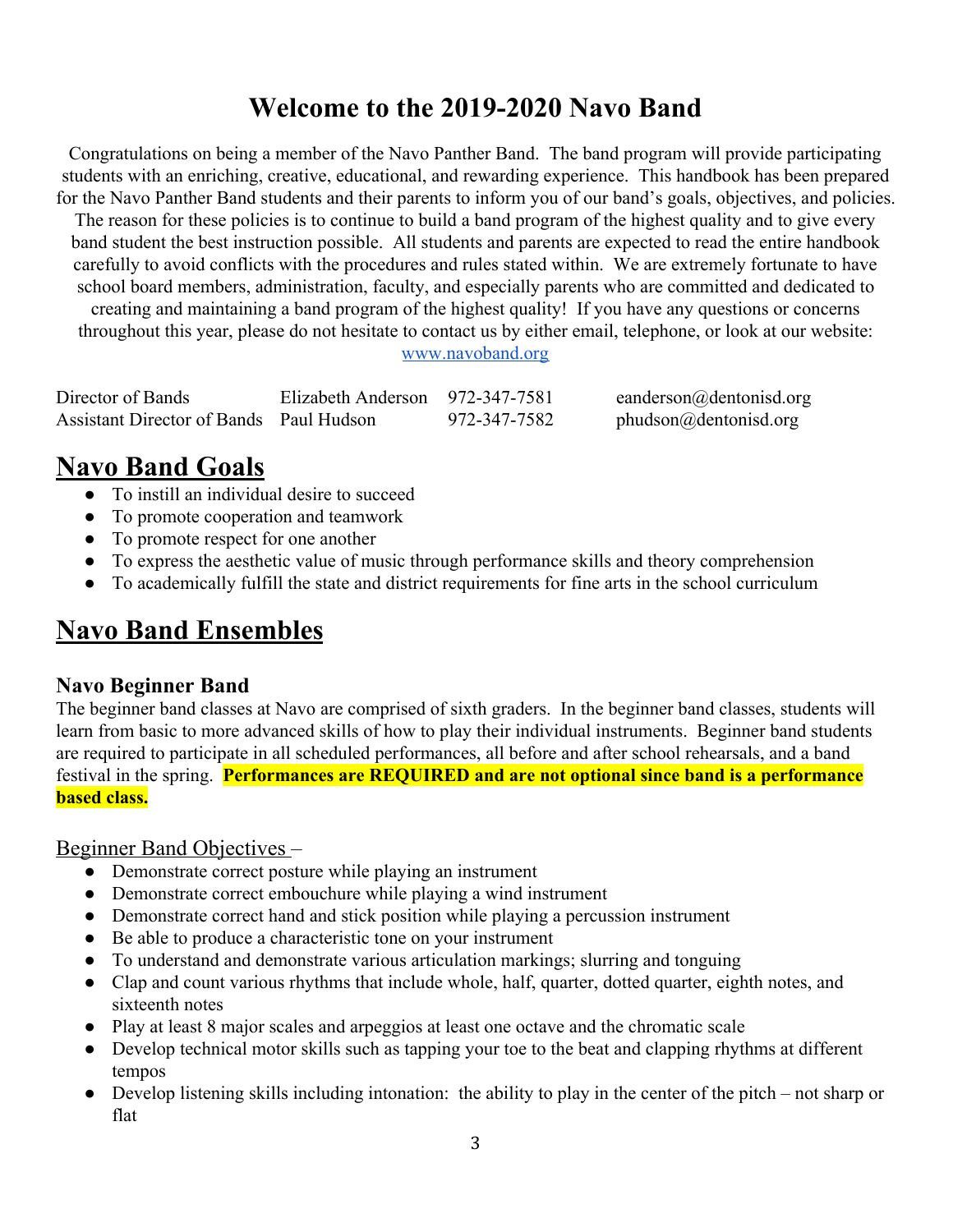- Demonstrate correct knowledge of musical terms
- Develop listening skills within small and large ensembles of like and different instruments
- To develop socially through large-group interaction
- To develop personal and social self-discipline

Beginner Band Performance Expectations/Requirements –

- Fall, Winter, and Spring Concerts
- One to two after school rehearsals before each performance
- Participation in Solo/Ensemble in May
- Practice Daily 20-30 min
- Have all materials daily: instrument, band binder with music, method book, sheet music, handouts, and a pencil.

#### **Navo Advanced Bands**

#### **Symphonic Band**

This ensemble is comprised of seventh and eighth graders. The standards are high for this group and they play music that is challenging. Symphonic Band students are required to participate in all before and after school sectionals, all before and after school rehearsals, and all scheduled performances and festivals. **Performances are REQUIRED and are not optional since band is a performance based class.**

#### Symphonic Band Objectives –

- Demonstrate ability to clap, count, and play sixteenth notes, triplets, and dotted eighth sixteenth note rhythms
- To further develop listening skills including intonation
- To comprehend musical phrasing
- Learn the art of following a conductor in a large ensemble
- Demonstrate ability to play in different musical styles
- To demonstrate knowledge of eight major scales along with the chromatic scale corresponding with All-Region requirements
- To learn performance procedures including stage presence and perform before a live audience
- To understand the consequences of individual actions at a group level

#### Symphonic Band Performance Expectations/Requirements –

- Fall, Winter, and Spring Concert
- Festivals/UIL
- Before and After School Sectionals (scheduled around most school conflicts)
- Participation in Solo/Ensemble in May
- Practice Daily 20-40 min
- Have all materials daily: instrument, band binder with music, method book, sheet music, handouts, and a pencil
- **● Optional Participation in All-District tryouts if director feels you are prepared**
- **● Optional Participation in All-Region tryouts if director feels you are prepared**
- **●** Participation in Navo Football game performances and Sounds of the Stadium

#### **Navo Wind Ensemble**

This ensemble is comprised of the most advanced seventh and eighth graders in the Navo Band program. The standards are very high for this group and they play music that is technically and musically challenging. Wind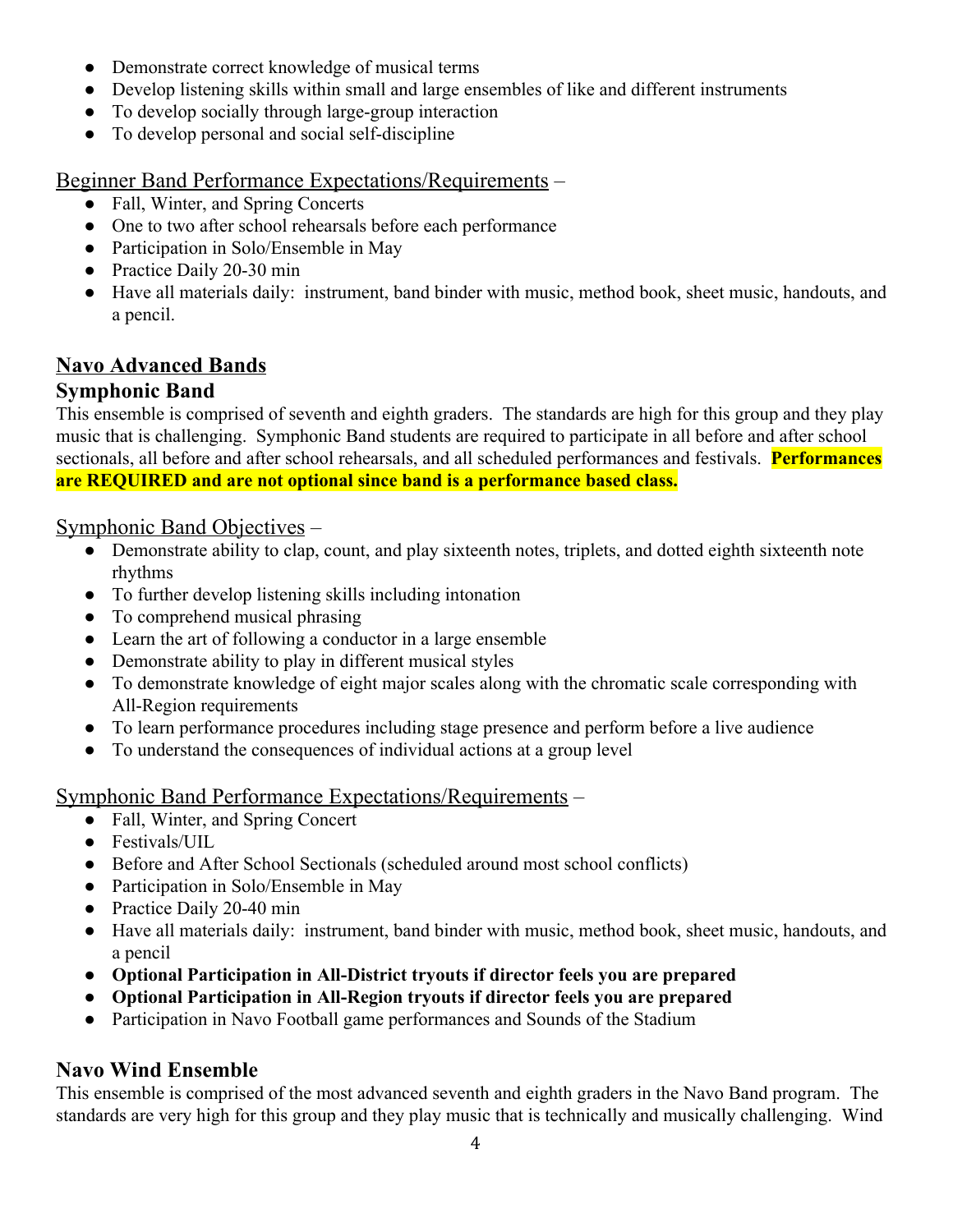Ensemble members are required to participate in all before/after school sectionals and all before or after school rehearsals. **Performances are REQUIRED and are not optional since band is a performance based class.**

#### Wind Ensemble Objectives –

- Demonstrate ability to clap, count, and play sixteenth notes, triplets, and dotted eighth sixteenth note rhythms
- To further develop listening skills including intonation; the ability to play in the center of the pitch not sharp or flat
- Learn the art of following a conductor in a large ensemble
- To comprehend musical phrasing
- Demonstrate ability to play in different musical styles
- To demonstrate knowledge of eight major scales along with the chromatic scale corresponding with All-Region requirements
- To learn performance procedures including stage presence
- To understand the consequences of individual actions at a group level

#### Wind Ensemble Performance Expectations/Requirements –

- Fall, Winter, and Spring Concert
- Festivals/UIL
- Before and After School Sectionals (scheduled around most school conflicts)
- Pep Rallies (during school)
- MS Football game performances and Sounds of the Stadium
- Practice Daily 20-40 min
- Have all materials daily
- Participation in Solo/Ensemble in May
- Participation in All-District tryouts in October
- Participation in All-Region tryouts in October

## **Beginner, Symphonic Band, and Wind Ensemble Performance Dress**

#### Beginner Band Performance Dress –

- Fall Concert Band T-Shirt and Blue Jeans
- Winter Concert Sunday Best (no jeans or shorts, school dress code applies)
- Trinity Music Festival Band T-Shirt and Blue Jeans
- Spring Concert Sunday Best (no jeans or shorts, school dress code applies)

#### Symphonic Band and Wind Ensemble Performance Dress -

- **●** Fall Concert Band T-Shirt and Blue Jeans
- **●** Pep Rally, Football Games, and Sounds of the Stadium Band T-Shirt and Blue Jeans
- **●** Winter Concert, Festivals, Pre-UIL/UIL, Spring Concert Classic "Concert Black" Attire (see below)

#### Classic "Concert Black" –

This means students will wear all black dress clothing (a solid black shirt with no embellishments). See next page for more specific info for boys and girls.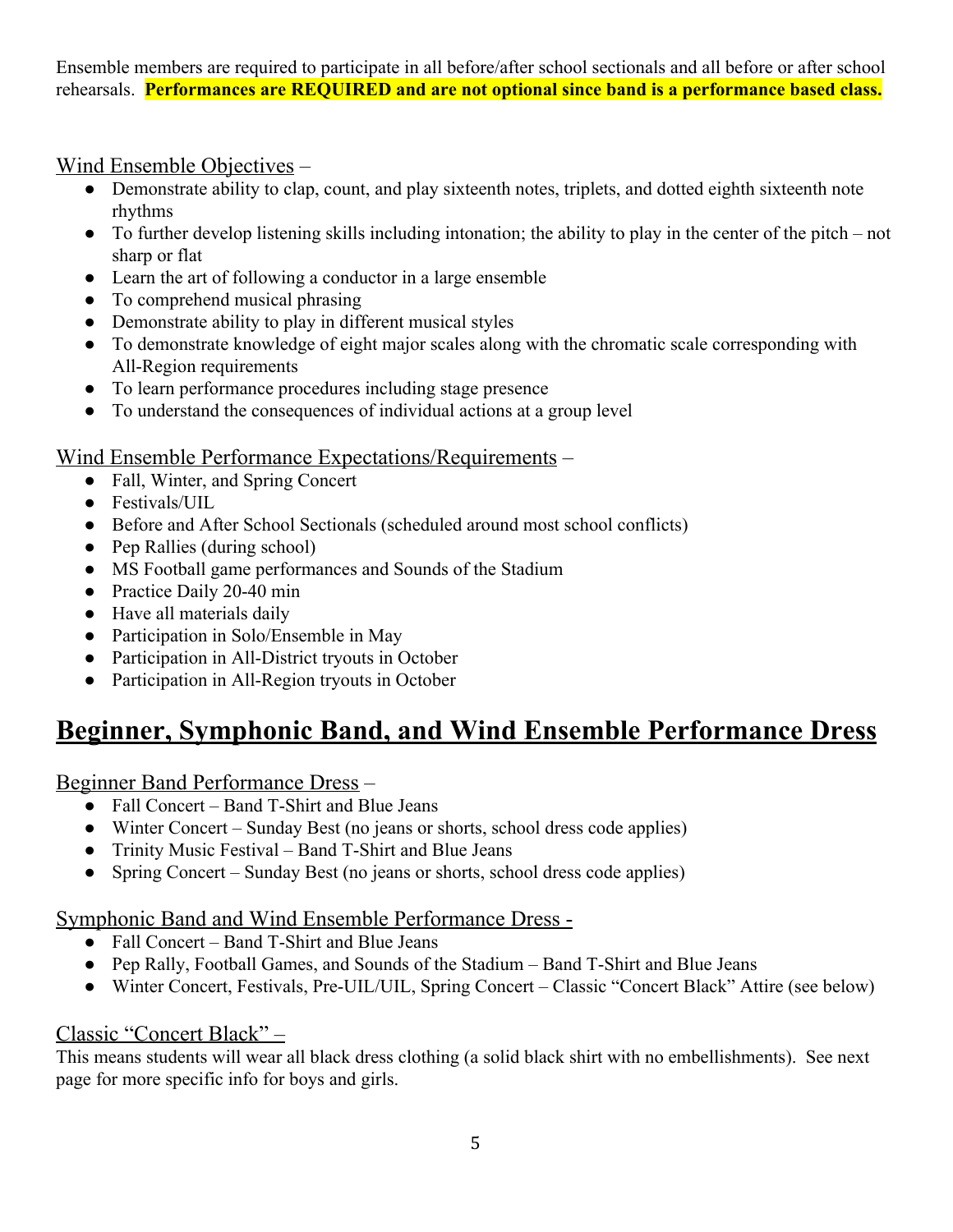Girls – **All Black**: Black Dress (not sleeveless) or Blouse (no sleeveless shirts), Dress Pants or Long Skirt, Black Socks or Black Panty Hose, and No or Low-Heel Solid Black Dress Shoe.



WHAT DO I WEAR TO THE CONCERT?

All black, dressy, pants/skirt to ankles, sleeves, flats

Boys – **All Black**: Collared long sleeve black button down dress shirt, Dress Pants, Black Belt, Black Dress Socks (must cover ankles), and solid Black Dress Shoes

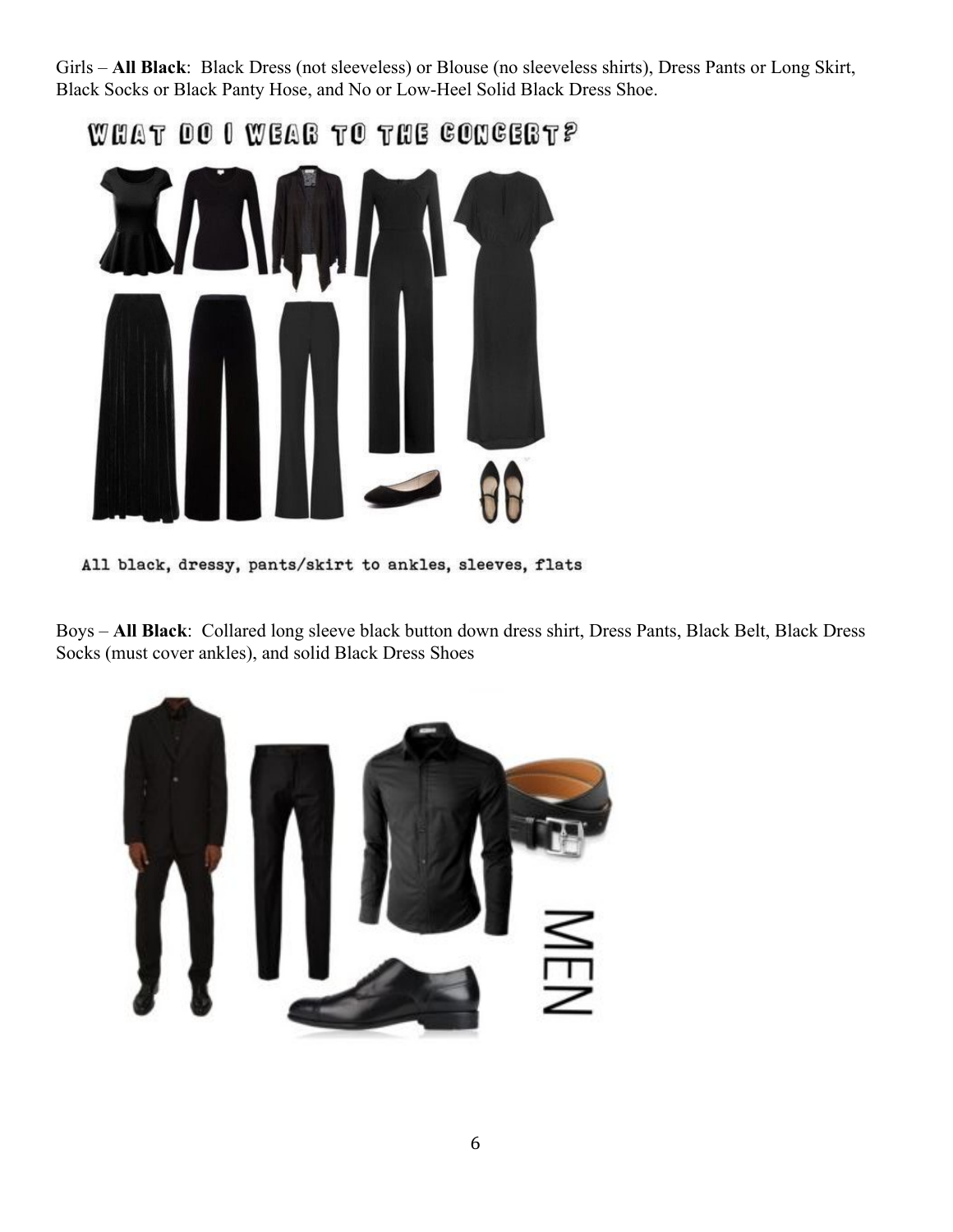# **Band Fees Beginner Band**

ALL beginner band students are required to pay a band fee of **\$65**. There are reduced fees for those on Free/Reduced Lunch (\$45 for reduced lunch and \$30 for free lunch). Please inquire with the band directors for more details about what is needed to pay the reduced lunch/free lunch fee. This fee covers: band shirt, band method book, music handouts, band binder, sheet protectors, pencil pouch, pencils, transportation to spring festival, and festival entry fees. Students will not be allowed to receive their band shirt or participate in activities covered by this cost until this fee is paid or payment plan is begun. This fee does not take the place of fundraising nor does it cover instrument usage fees. **Band Fee is due September 6th .**

## **Advanced Bands**

ALL advanced band students are required to pay a band fee of **\$70.** There are reduced fees for those on Free/Reduced Lunch (\$45 for reduced lunch and \$30 for free lunch). Please inquire with the band directors for more details about what is needed to pay the reduced lunch/free lunch fee. This fee covers: band shirt, band method book, lyre/flip folder, band binder, sheet protectors, pencil pouch, pencil, music handouts, entries for All-District, All-Region, solo/ensemble contest entry fee, transportation for spring festival, and food after UIL. Students will not be allowed to receive their band shirt or participate in activities covered by this cost until this fee is paid or a payment plan is begun. This fee does not take the place of fundraising nor does it cover instrument usage fees. **Band Fee is due September 6th .**

# **School Owned Instruments**

There is a district required maintenance fee charged to all school owned instruments. These funds are used to do any up-keep on the instruments as needed (cleanings, repairs due to normal wear and tear, etc.). Any repairs due to students mishandling or neglecting the instrument will be charged extra to the student (dents, stuck valves due to irregular oiling, valve mechanism damaged due to mishandling, foreign objects found in the instrument, etc.). The percussion fee covers specialty mallets students are not required to purchase such as bass drum beaters, gong beaters, triangle beaters, chime mallets, etc., as well as drum heads, and maintenance on percussion instruments.

**Instrument Usage Fees for School Owned Instruments are due September 6<sup>h</sup> .**

#### **● Brass and Woodwind Students Using School Owned Instruments - \$125**

Oboe, Bassoon, Bass Clarinet, Tenor Saxophone, Baritone Saxophone, French Horn, Euphonium, Tuba, Advanced Band Percussion

**● Beginner Percussion Students - \$50**

## **Charms Information**

#### **How to access parent information for BAND students on CHARMS**

- Log on to **[www.charmsoffice.com](http://www.charmsoffice.com/)**
- Click on the Enter/Login on the upper right hand side of the screen
- Choose Parents/Students/Member and enter the following login: **navomsband**
- This will bring up the main parent page. This will allow you to look at your child's contact information and band account.
- The password for your child's account is their student ID (unless you have changed this in the past). CHARMS will recommend changing their ID as their password after your first login. Please remember your password since this will be their ID until they graduate and CHARMS will be used through HS.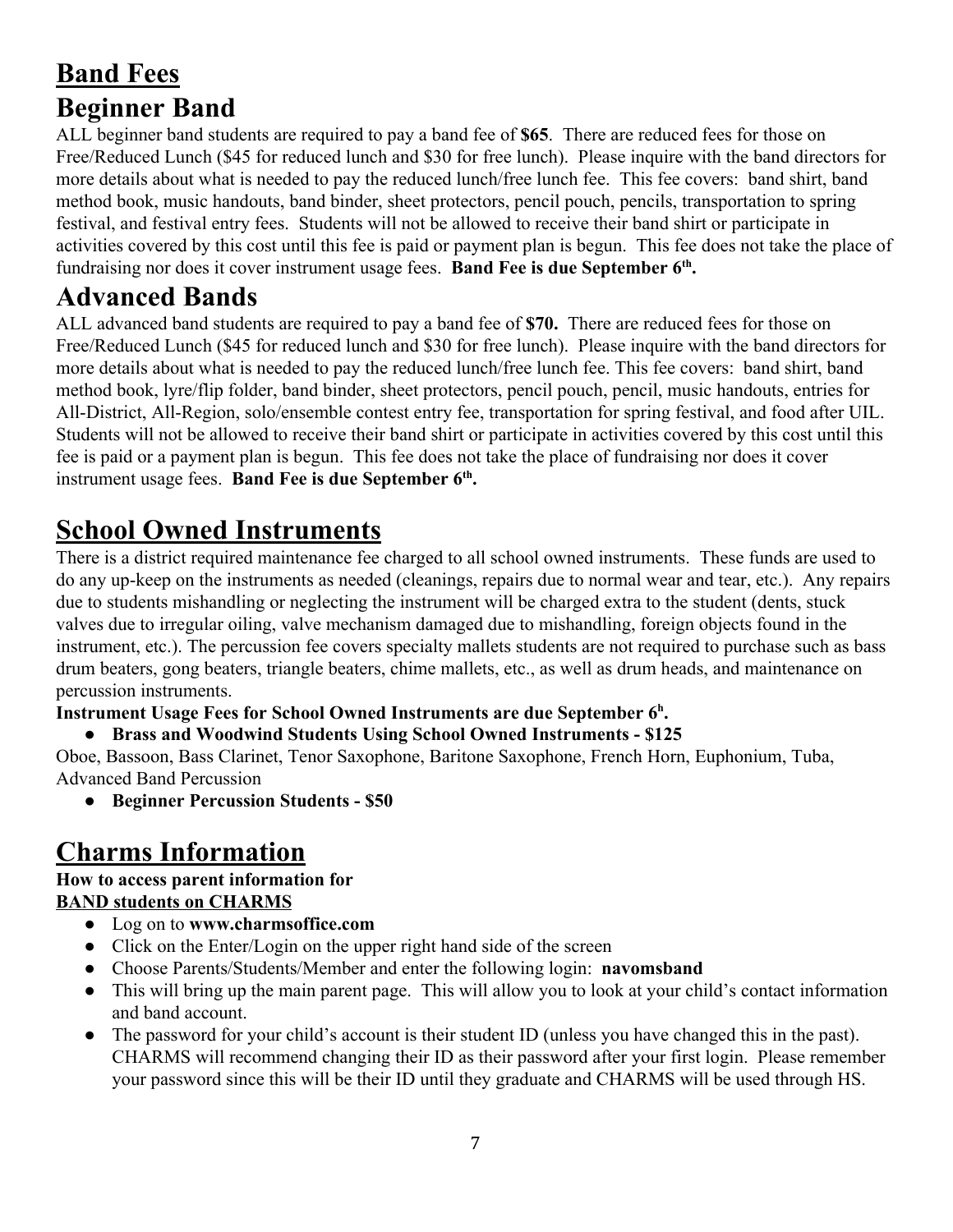**Please go into your child's account when you get a chance and make sure your contact info is up-to-date. We will use this to send emails out to you about important information and upcoming events.**

## **Band Hall Procedures**

#### **Before School Procedures –**

Every morning when you arrive at school, wait in your academic wings until the 8:09am bell rings, at which time you may come to the band hall to put away your instrument. If you have a sectional, please arrive at the back door of Navo (by the cafeteria doors) **before** 7:15am. Doors will be locked once sectionals start and you will have to wait until 7:45 before entering the building. This is for security reasons that we are not able to keep the door unlocked and unattended.

#### **After School Procedures –**

You must take your instrument home everyday. You are expected to practice a minimum of 20-30+ minutes a day. The only band students allowed to be in the band hall after school are those who are practicing, have sectionals, private lessons, or band officers helping out.

# **Sectionals**

Sectionals are 45 min to one hour a week for our Advanced Band members. We take great care in making sure we avoid as many school conflicts as possible. Sectionals will be either in the morning from 7:15-8:00am or in the afternoon from 3:45-4:30pm. Some weeks we may extend sectionals longer to one hour (we will notify via email ahead of time).

## **Daily Classroom Procedures and Expectations**

- Enter the band hall quietly, level 1 (no running, yelling, or horseplay)
- Put your personal belongings under your chair and out of the way
- Go to your band locker, put your instrument together, and take your seat
- Large instrument cases need to be left in your band locker
- The director will warm up the group together
- Raise your hand if you have a question
- Listen attentively to the director
- Listening (not talking)  $=$  LEARNING!

#### **Please Do…**

- Treat your band directors with respect
- Treat your fellow band classmates with respect
- Raise your hand if you have something to say
- Listen carefully to all directions
- TRY YOUR BEST!

#### **Please Do Not…**

- Bring food, drinks, candy, or gum into the band hall. Food and drink in the room will NOT be tolerated!
- Touch equipment or instruments that are not yours. Only percussionists can touch the percussion equipment!
- Run in the band hall
- Have your cell phone out in class unless the director has given you permission.
- Use foul language. Inappropriate language is unacceptable.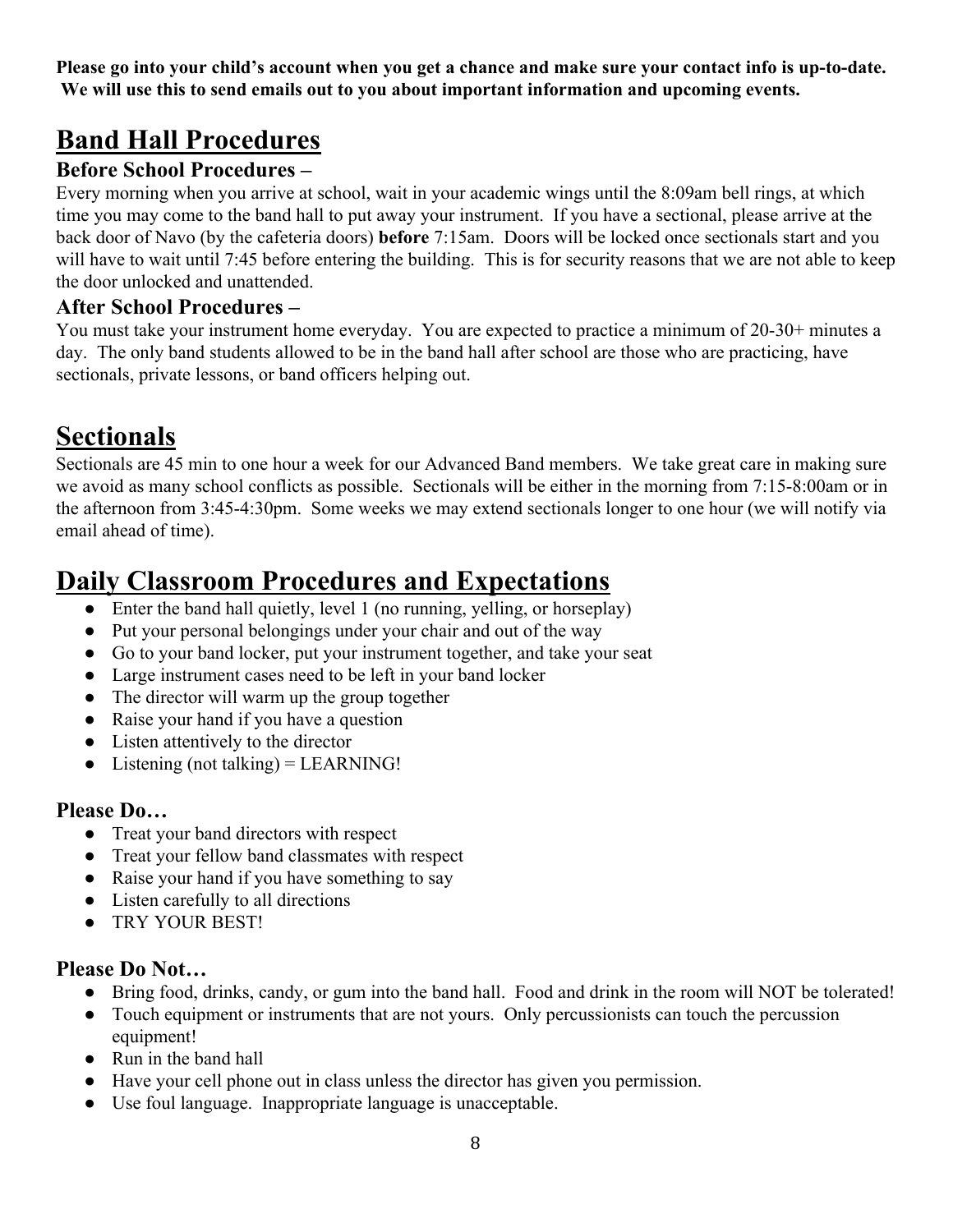- Talk during class without permission.
- Enter the director's offices or music library without permission.

#### **Navo Band Consequences**

The directors do not expect to have many behavior problems with students. If problems arise, they will be dealt with immediately. Be respectful to the directors and your peers and there will not be any problems. The only reason we have band "rules" is to have the most successful band we can. The following consequences may or may not be used in this order.

- Verbal or Non-verbal warning
- Classroom isolation
- Move to last chair
- Not allowed to participate with the rest of the class
- Discipline writing assignment
- Detention
- Call to parents
- Office referral to principal
- Parent/Teacher/Principal conference
- Removed from the band program

If a student is in ISS, Suspended, or in AEP for any reason (academics, disciplinary, dress code, etc.) during the school year the student may lose the privilege of participating in any reward parties or field trips.

#### **Tardies**

All students are expected to be on time to every class. We will give you two minutes after the bell rings to be in your chair with all of your supplies out and your instrument put together in ready position. If this is not done in

the time given you will be counted tardy. 3 Tardies = Detention

#### **Tardy Consequences:**

- Verbal warning
- Teacher Detention on your 4th tardy and parent(s) contacted
- Excessive tardiness will lead to an office referral or removal from the band program

## **Grading Policy**

#### **Attendance**

Students are expected to participate in band rehearsals and activities that are scheduled outside of the school day. We understand that absences for personal illness and other extenuating circumstances are sometimes unavoidable. All absences must be approved in advance by the director. Advanced notice should be given at least three school days for morning or afternoon rehearsals and two weeks for performances. Unexcused absences from a rehearsal or performance will result in a zero for that particular event. Please do not to schedule doctor's appointments, etc. during sectionals, rehearsals, and performances. Also, if significant dental work is needed such as braces or extractions, please be mindful of your student's upcoming major performances as these types of procedures can drastically affect their playing and take several days for readjustment. Remember – each person is an important part of the band program and cannot be replaced. Communication of attendance conflicts is an important skill for students to develop. Development of this skill requires the continued assistance of the parents/guardians and the directors. Please remember that it is always a good idea to have a written and verbal communication plan. The main office does not tell the directors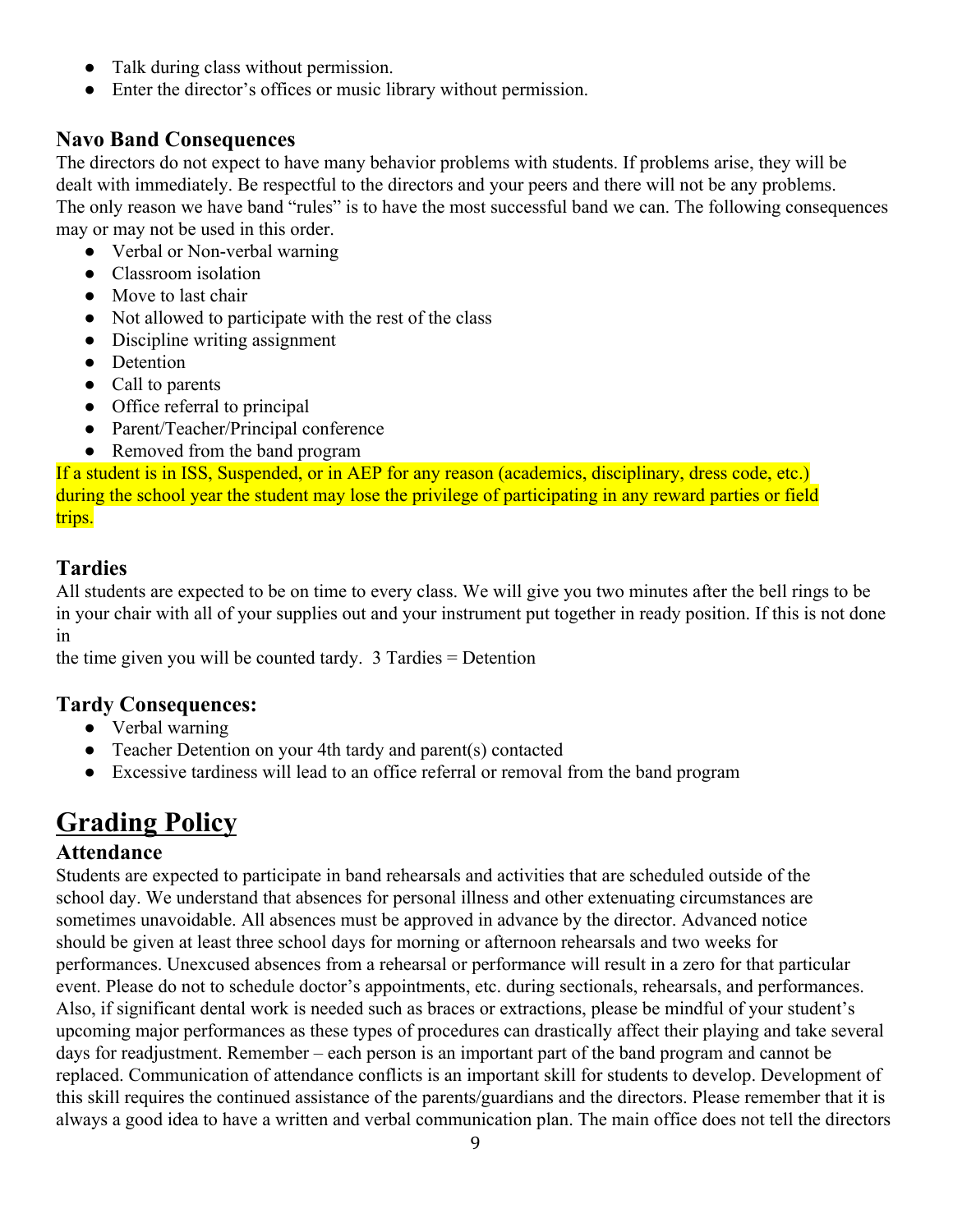the details of a student's absence or if it will be prolonged. Please email a director to notify the directors of all absences.

#### **Major Summative (60%)**

All Concerts/Performances Written and Performance End of Unit Tests Objective Sheets

#### **Minor Summative (40%)**

All Classroom assessment criteria, including but not limited to: Pre-Tests Music Theory Fundamentals Weekly Playing Quizzes Technique exercises (non memory) Scales (non memory) Sectional Performance Grades After School Rehearsal Performance Grade

## **Eligibility**

Band activities are divided into two categories: 1.) Co-Curricular 2.) Extra-Curricular.

- 1.) Co-Curricular activities are not subject to the "no-pass, no-play" rule. They are treated as class requirements. Attendance is mandatory, regardless of the students' grades in other classes. Examples of co-curricular activities: Winter/Spring Concerts, Pep Rallies, after school rehearsals, clinics, sectionals, etc.
- 2.) Extra-curricular activities are subject to the "no-pass, no-play" rule. Examples are: Football Games, Festivals, UIL, and other "reward" field trips. To participate in one of these activities the student needs to pass all classes. A student is ineligible to participate in extra-curricular activities for the 9 weeks period immediately following a grade of 69 or below in any subject. However, if after the progress report comes out, that student is passing ALL of their classes, they become eligible at the end of the following week. Students have a responsibility to pass their classes to be eligible for extra-curricular band activities.

## **Equipment And Materials**

#### **Instrument Lockers**

Each student will be assigned an instrument locker to keep their band materials in during the school day. Please keep lockers locked and clean. No instrument should be left in the band hall overnight or on weekends/holidays. This is a security measure for the safety of the instrument as well as the home practice requirements. Students should not tamper with other student's locks.

#### **Music and Binders**

- Please take care of your music and band binder.
- Put your name on your binder and all your music
- All markings on your music should be done in pencil. No pens.

• If you lose or severely damage your band binder, you must pay \$5.00 to get another from the directors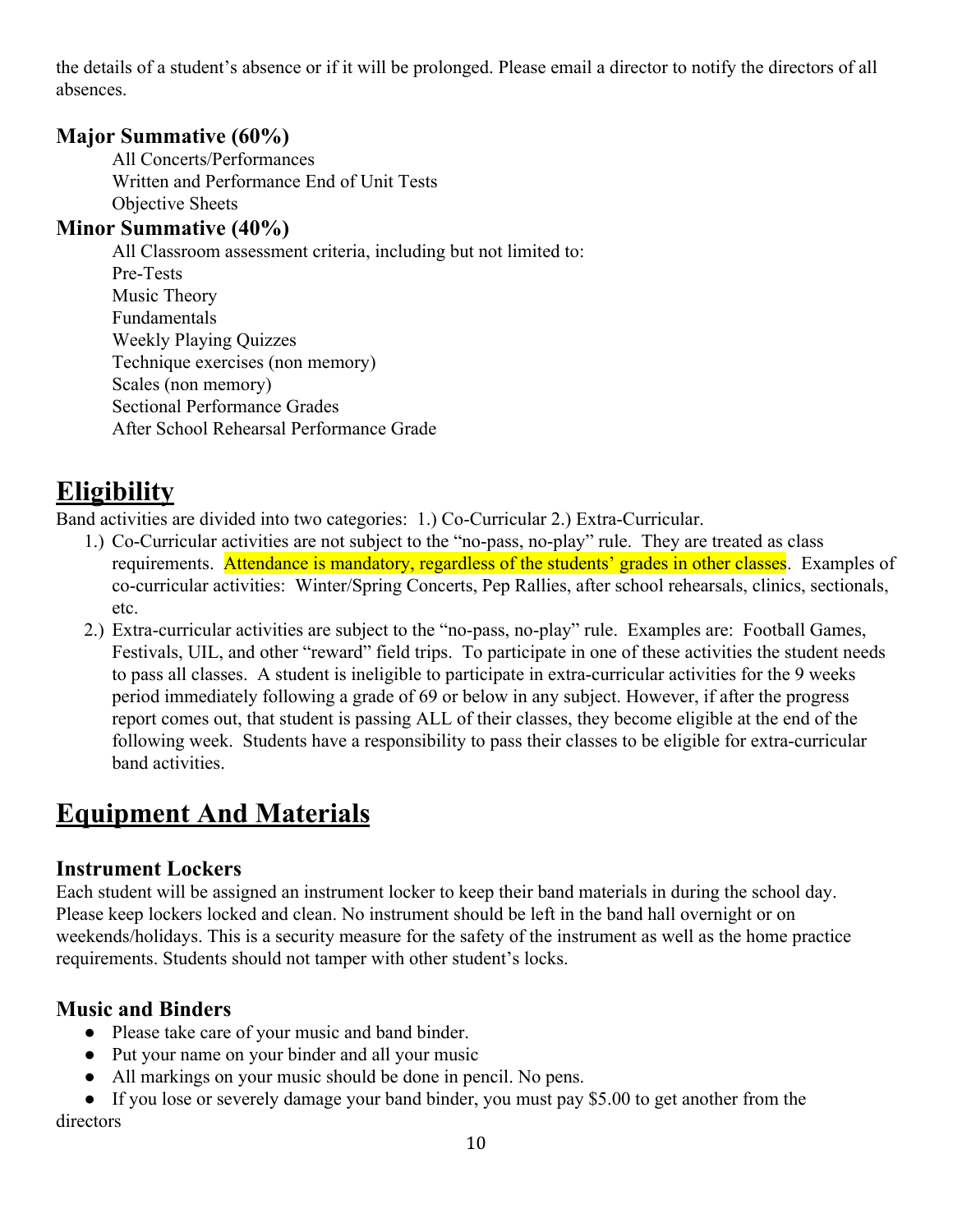#### **Band Hall and Practice Rooms**

These are your facilities and they should reflect your attitude towards the band program.

- Show respect to each other by keeping all these areas neat and clean.
- Absolutely no food, drinks, or candy/gum will be allowed in any practice room or the band hall. We have a water fountain in the band hall for students needing a drink.
- Since there are so many people in and out of the band hall each day, we need your help to ensure that it stays clean and that these rules are followed.
- Some of the practice rooms will be available for before and after school practice.
- Students are encouraged to take advantage of the practice rooms to fulfill their practice requirements.
- No more than the allowed number of students per practice room at one time.
- Practice rooms are for practicing, not socializing or doing homework.

#### **Director's Office**

The office is the director's work area. Please do not come into the office without director consent. The telephone is for office use. Students will only be allowed to use the phone in cases of emergencies with the directors permission. There is a phone located in the main office for student use.

#### **Chairs/Stands**

The chairs are for sitting only. Please keep all four legs on the floor. The band hall and large ensemble room chairs are set up for the largest class. Please do not remove chairs from the rows. Music stands are for holding music only. They are expensive to replace and can be broken easily by leaning or doing homework on them. Please help keep these for a long time by taking care of them now.

#### **Required Daily Band Materials**

- Instrument
- Pencil
- Band Binder issued to you
- Music
- $\bullet$  Band book(s) and handouts given to you in class

#### **Student Supplies**

All students are expected to provide the appropriate supplies for their instrument. Select supplies may be purchased from one of the band directors or at any music store.

#### **Flute**

Cleaning/tuning rod, soft cloth/swab, metronome/ tuner

#### **Reed Instruments**

Minimum of 3-5 good playable reeds, reed guard (case), cork grease, a swab for cleaning, metronome/ tuner **Brass Instruments**

Soft cloth for grease and oil, valve oil, slide grease, a cleaning snake, mouthpiece brush, a water spray bottle for trombones, metronome/ tuner

#### **Percussion**

Each percussion student will be provided with a list of recommended mallets and sticks the first day of school to be purchased each year and continuing through high school. Percussionists will also need a metronome.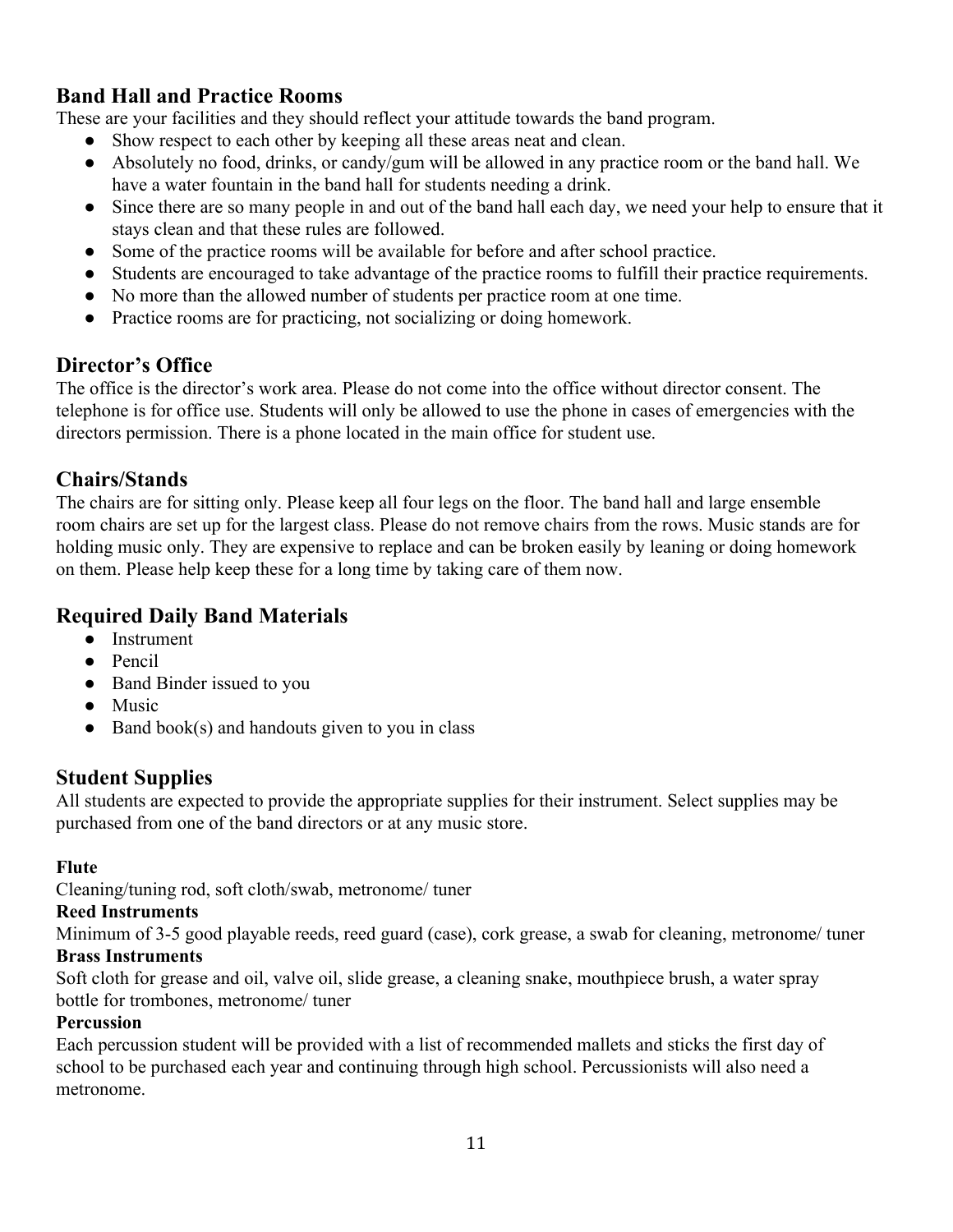## **Fundraisers**

● We try to do donation based fundraisers: Check donations, Practice-a-thon's etc.

## **Private Lessons**

Private lessons are extremely beneficial for your child. Besides individual daily practice, lessons are the most beneficial thing for your band student. Lessons are once a week for about 25 - 30 minutes. All private lesson teachers hired by any Denton ISD school have been through an interview and approval process. The teachers are high quality, professional musicians that teach around Denton and the Metroplex. Please see our band website for current list of private teachers and their contact info.

## **Social Media**

Stay up-to-date by liking our Navo Band facebook page. <http://www.facebook.com/navomsband>

Navo Band Twitter - <http://www.twitter.com/navoband>

## **Navo Beginner Band Calendar 2019-2020**

Calendar is a work in progress. We may add to or change things on here throughout the year. We will make sure to notify you as soon as possible about any changes or additions to this calendar.

|                         | <b>Event/Location</b>                | <b>Report/Performance Time</b>    |
|-------------------------|--------------------------------------|-----------------------------------|
| <b>August/September</b> |                                      |                                   |
| Aug 19 (Monday)         | Instrument Drive @ NMS               | $5:00 \text{pm} - 7:30 \text{pm}$ |
| Aug 19 (Monday)         | Band Parent Meeting @ NMS            | $6:00$ pm                         |
| Sep 6 (Friday)          | All Forms Due/Band Fees Due          | In class                          |
| Sep 6 (Friday)          | Movie Party (optional) $\omega$ NMS  | $4:00 \text{pm} - 6:00 \text{pm}$ |
| <b>October</b>          |                                      |                                   |
| Oct 2 (Wednesday)       | <b>Beginner Band Rehearsal @ NMS</b> | $3:45$ pm - $4:30$ pm             |
| Oct 4 (Friday)          | <b>Fall Band Concert @ NMS</b>       | 6:30pm / 7:00pm                   |
| <b>December</b>         |                                      |                                   |
| Dec 4 (Wednesday)       | <b>Beginner Band Rehearsal @ NMS</b> | $3:45$ pm - $4:30$ pm             |
| Dec 5 (Thursday)        | <b>Beginner Band Rehearsal @ NMS</b> | $3:45$ pm - $4:30$ pm             |
| Dec 6 (Friday)          | <b>Winter Band Concert @ BHS</b>     | $6:30 \text{pm} / 7:00 \text{pm}$ |
| <b>February</b>         |                                      |                                   |
| Feb 25 (Tuesday)        | <b>Percussion Bash @ BHS</b>         | <b>TBD</b> / 7:00pm               |
| <b>April</b>            |                                      |                                   |
| Apr 22 (Wednesday)      | <b>Beginner Band Rehearsal @ NMS</b> | $3:45$ pm - $4:30$ pm             |
| Apr 23 (Thursday)       | <b>Beginner Band Rehearsal @ NMS</b> | $3:45$ pm - $4:30$ pm             |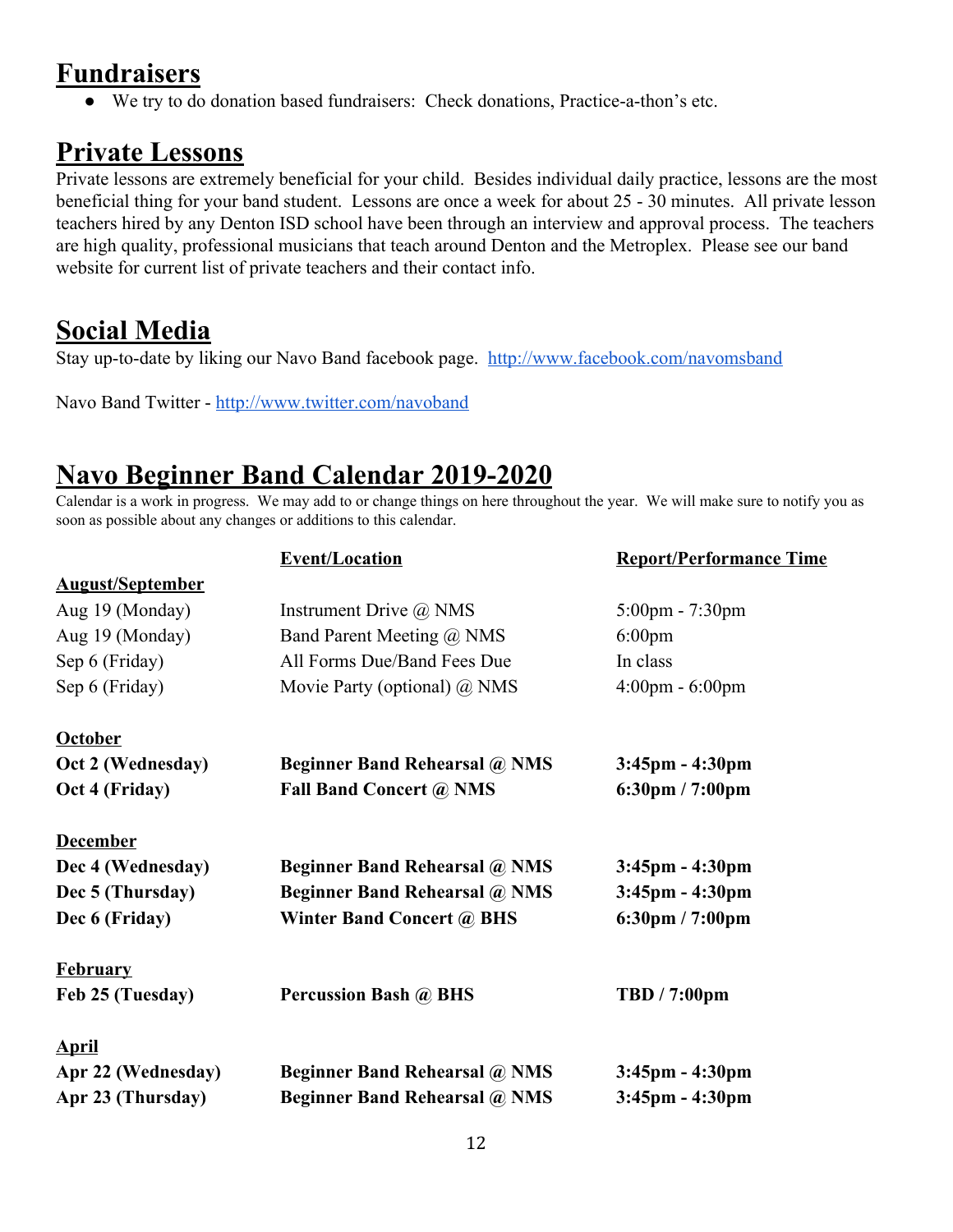| Apr 24 (Friday)<br>Apr 30 (Thursday) | Trinity Music Festival @ Main Event<br><b>Beginner Band Rehearsal @ NMS</b> | During school day<br>$3:45$ pm - $4:30$ pm       |
|--------------------------------------|-----------------------------------------------------------------------------|--------------------------------------------------|
| <b>May</b>                           |                                                                             |                                                  |
| May 1 (Friday)                       | <b>Spring Band Concert @ BHS</b>                                            | $6:30 \text{pm} / 7:00 \text{pm}$                |
| May 4 (Monday)                       | <b>End of Year Assessments Begin</b>                                        | In class                                         |
| May 7 (Thursday)                     | Solo/Ensemble Contest @ NMS                                                 | $4:30 \text{pm} - 7:00 \text{pm}$ (Indiv. times) |
| May 15 (Friday)                      | End of Year Party                                                           | <b>TBD</b>                                       |

\*\*Required Events are in **BOLD.** Dates are subject to change.\*\* All changes will be emailed home and can be found on the band website: **[www.navoband.org](http://www.navoband.org/)** You can also add the calendar into your device by going to the following address: **<https://tinyurl.com/y5u8kswu>**

### **Navo Advanced Band Calendar 2019-2020**

Calendar is a work in progress. We may add to or change things on here throughout the year. We will make sure to notify you as soon as possible about any changes or additions to this calendar.

|                         | <b>Event/Location</b>                                           | <b>Report/Performance Time</b>                         |  |
|-------------------------|-----------------------------------------------------------------|--------------------------------------------------------|--|
| <b>August/September</b> |                                                                 |                                                        |  |
| Jul 31-Aug 2 (Wed-Fri)  | NMS Band Camp @ NMS                                             | 9:00am - 12:00pm                                       |  |
| Aug 19 (Monday)         | Band Parent Meeting @ NMS                                       | $7:15$ pm                                              |  |
| Aug 26 (Monday)         | <b>Sectionals Begin (seperate schedule)</b>                     |                                                        |  |
| Sep 6 (Friday)          | All Forms Due/Band Fees Due                                     | In class                                               |  |
| Sep 6 (Friday)          | Movie Party (optional) $\omega$ NMS                             | $4:00 \text{pm} - 6:00 \text{pm}$                      |  |
| Sep 10 (Tuesday)        | <b>NMS vs RMS 8th Football Game @BHS</b>                        | 5:30pm - 8:00pm                                        |  |
| Sep 21 (Saturday)       | <b>WE ONLY - District Help Session @BHS</b>                     | $9:00am - 12:00pm$                                     |  |
| Sep 30 (Monday)         | Sounds of the Stadium @ CH Collins Stadium                      | $6:00 \text{pm}$ / $6:30 \text{pm}$ - $8:00 \text{pm}$ |  |
| <b>October</b>          |                                                                 |                                                        |  |
| Oct 4 (Friday)          | <b>Fall Band Concert @ NMS</b>                                  | $6:30 \text{pm} / 7:00 \text{pm}$                      |  |
| Oct 5 (Saturday)        | WE ONLY - All-District Auditions @ McMath                       | 8:00am-2pm (Indiv. times)                              |  |
| Oct 23 (Wednesday)      | Select WE Students - All-Region Auditions                       | @Briarhill, LISD / TBD                                 |  |
|                         | (Oboe, Bassoon, Bass Clarinet, All Saxophones, Euphonium, Tuba) |                                                        |  |
| Oct 26 (Saturday)       | Select WE Students - All-Region Auditions                       | @McKamy, LISD / TBD                                    |  |
|                         | (Flute, Clarinet, Trumpet, Horn, Trombone, Percussion)          |                                                        |  |
| <b>November</b>         |                                                                 |                                                        |  |
| <b>Nov 1 (Friday)</b>   | 8th Gr ONLY - BHS Football Game                                 | 5:30pm - 9:00pm                                        |  |
| Nov 7 (Thursday)        | 7th Gr Select Band Auditions @ Forestwood                       | evening TBD (Indiv. times)                             |  |
|                         | $\sim$                                                          |                                                        |  |